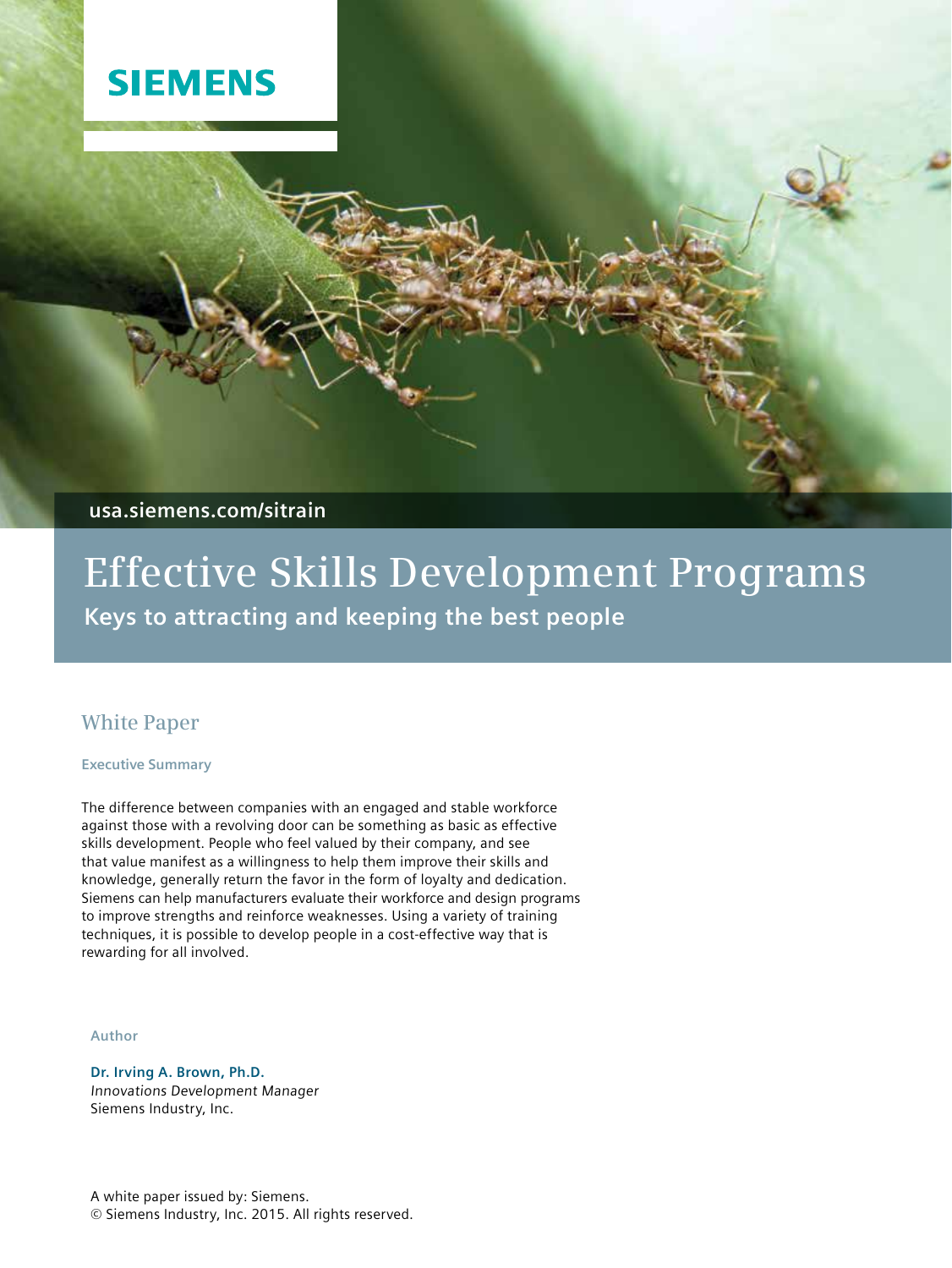### **Is your HR department keeping up with your company's need for skilled people in your manufacturing operations?**

If you feel you're holding your own, you're better off than many companies. In study after study, finding and keeping the right people with the right skills ranks among the highest challenges for manufacturers. Major demographic shifts or population patterns in your immediate area can't be changed, but the motivation level of your employees, either positive or negative, and job satisfaction are major elements of the mix that can be influenced. Effective training plays an important role in profitable companies improving and leveraging employee satisfaction.



Workers who feel they are good at their job have cleared a major hurdle toward the goal of overall job satisfaction. There are other issues that also have to be addressed such as compensation and personal relationships, but those other things won't help if an individual in your plant is struggling every day just to keep up. The opposite is also true; the most qualified people may become dissatisfied if they don't think they have opportunities to advance. Let's look at two examples:

Marge is a lead on your bottling line. She's good at her job and likes the company except when she has to do a setup for a different bottle size. Making adjustments to the controller scare her because she doesn't understand the programming and she had a very bad experience that cost several hours of production. Every time she has to do a setup change, her anxiety level climbs 20 points. She's even looked around for another job where she won't have to face such stress.

Bob works in your assembly department. He is clearly the best in that group and has to do the most sophisticated setups. He feels wasted and underpaid there and wants

to work as a programmer, but he realizes he needs a little more skill to get the necessary proficiency. He's also looking around for a company that will give him that kind of opportunity.

Here's a third situation: Six months ago your company spent \$15 million dollars on a new packaging line. The system integrator that built it did a great job, but the technicians who set it up are still working in the plant. They should have been long gone by now, but your people can't seem to grasp what's necessary to make it work the way it should. It's not the integrator's fault; it's your internal skill level.

#### **How do you approach these problems?**

There are two situations where people are struggling with job satisfaction because of a lack of training. Marge because she's barely holding on, and Bob because he feels he could do more. There are probably dozens of similar scenarios. You also have the problem of overall skill level in various parts of the plant. The common denominator to all scenarios is training. Effective training helps improve skills where gaps exist, and it helps make your good people even better.

#### **Solution for Dissatisfied Performers is often Opportunity**

Marge and Bob's situations can become an advantage or liability, depending on the company's response. Some dissatisfaction is healthy, which in this context means people who want to advance to the next skill level and they aren't happy until they're doing more. They know they won't be handed advancement as a gift, so they're willing to work for it. They see the career ladder and want resources to climb it. Bob is already in that position, and Marge could be too with a little encouragement.

As a manufacturer, one of the best things you can hope for is a staff made up of conscientious people who are concerned about performing well, always striving for more, feeling appreciated by the company, and seeing opportunities to advance. The company looks at every individual, understands what is required for correct performance of each job function, and makes sure the individual has the skills necessary to perform his or her job well. Such people are motivated and productive. How do you make that happen? Answer: **Effective skills development programs.**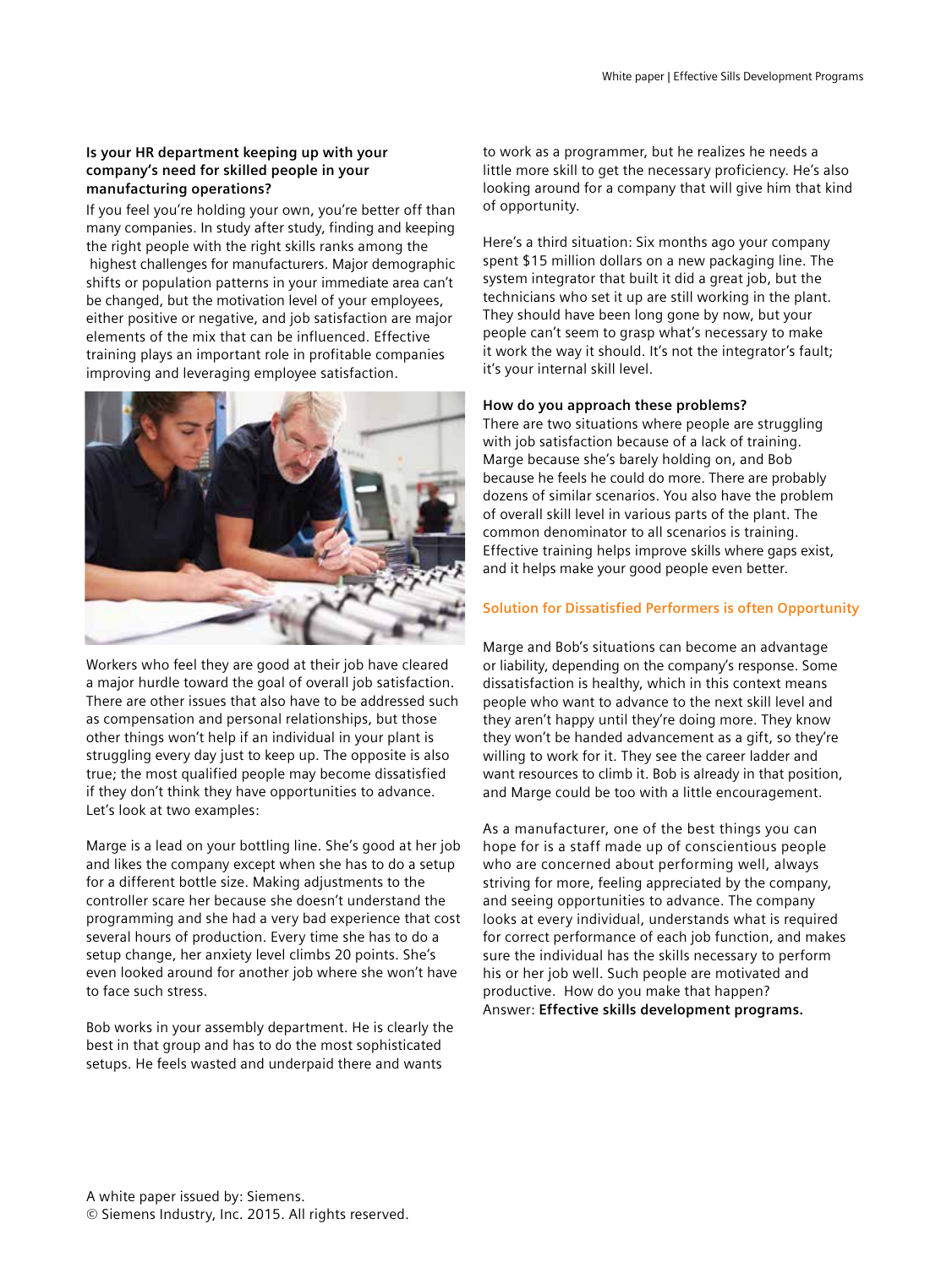Technical skills development can mean many things and identifying the company's needs is essential to a successful solution. There are several factors at work:

- Assessment of existing skills, knowledge, and **training needs:** What do we need our employees to be able to do against what can they do? Is there a gap?
- **Individual learning paths:** How do people learn? What is an effective way to teach a specific skill? If you consider all the skills you have learned in your lifetime, how did you learn them? In a classroom? Watching others? Trial and error? How do you need to teach the skills your people need to learn?
- Variety of learning methods fitted to individual's **needs**: Moving beyond the classroom, what resources do we have and what do we need?
- Customized aftercare to ensure knowledge is **retained** and always up to date: Maintain your skills over the long haul.

#### **Success factors for both sides**

Traits of a successful organization emerge when analyzing both the company's and employee's perspectives. Ongoing attention to these practices in training and in day-to-day manufacturing helps ensure a successful and sustainable relationship for the long term.

#### For the company:

- **Extending Transparency about necessary skills:** Be clear with your people about what you need from them.
- Align competencies to business targets and situation: What skills do you really need to keep your plant running? A highly skilled PLC programmer probably can't weld. If you need a welder, that programmer won't help you.
- Sustainable skill development: Training is not an event. It may consist of events, but any effort has to be sustained over time. Attending a class once does not train a person forever.

#### For employees:

- **Transparency about necessary skills:** The better I understand my job, the better I understand what is necessary to do it well and how it fits into the larger picture.
- Awareness of one's own competence level and the **opportunity for improvement:** Where do I fit in? Am I really good at what I do, or so-so? I need honest and objective answers along with ways to get better.

#### **Skills Development as a Productive Experience for Everyone**

To many plant managers, the training experience has not been positive: it brings up thoughts of sending critical production staff off to an expensive and remote location where they will be crammed full of technical knowledge over several days, little of which will survive the trip home. While they're gone the plant will struggle to keep up and the overtime budget will go through the roof. Fortunately, reality does not have to be that way.

A successful skills development program begins by reviewing your company needs: How do you see the skills level of your people now, and where do they need to be to fulfill your manufacturing objectives? That discussion will involve your manufacturing and HR management since everyone has to agree on the need and solution if it is going to work in the long term.

Note that those two elements focus on your company: Where you are now and where you think you need to be. You don't need someone to come in and tell you what skills you should have. The process needs to begin with an assessment of your people based on your performance standards. A complimentary training solution assists you in establishing those standards and providing the tools to perform the evaluation. Once you identify where the skills gaps are, the next step is to design a technical skills development cycle that stresses continuous learning.

Successful programs involve a mix of approaches to fit the situation:

- $\blacksquare$  Classroom training Instructor-led classroom learning can help advance large groups together. It can be at your facility or one of our centers, so travel can generally be avoided.
- $\blacksquare$  Virtual classroom Virtual instructor-led learning using a live teacher with students signing on from anywhere offers intensive training but with a higher level of convenience.
- $\blacksquare$  Learn at your own pace Self-paced learning using classic e-learning modules, with students individually or in small groups, allows them to move at their own pace. There are more than 500 titles in our library.
- $\blacksquare$  Rapid video refreshers Pulling up the how-to video library provides short lessons designed to refresh earlier training.
- $\blacksquare$  More effective OJT On-the-job learning can be most effective when you understand what specific things people need to learn and what person is best to do the teaching.
- $\blacksquare$  "Dial-a-Mentor" –Virtual mentoring provides access to our expert via video chat, email or phone call.